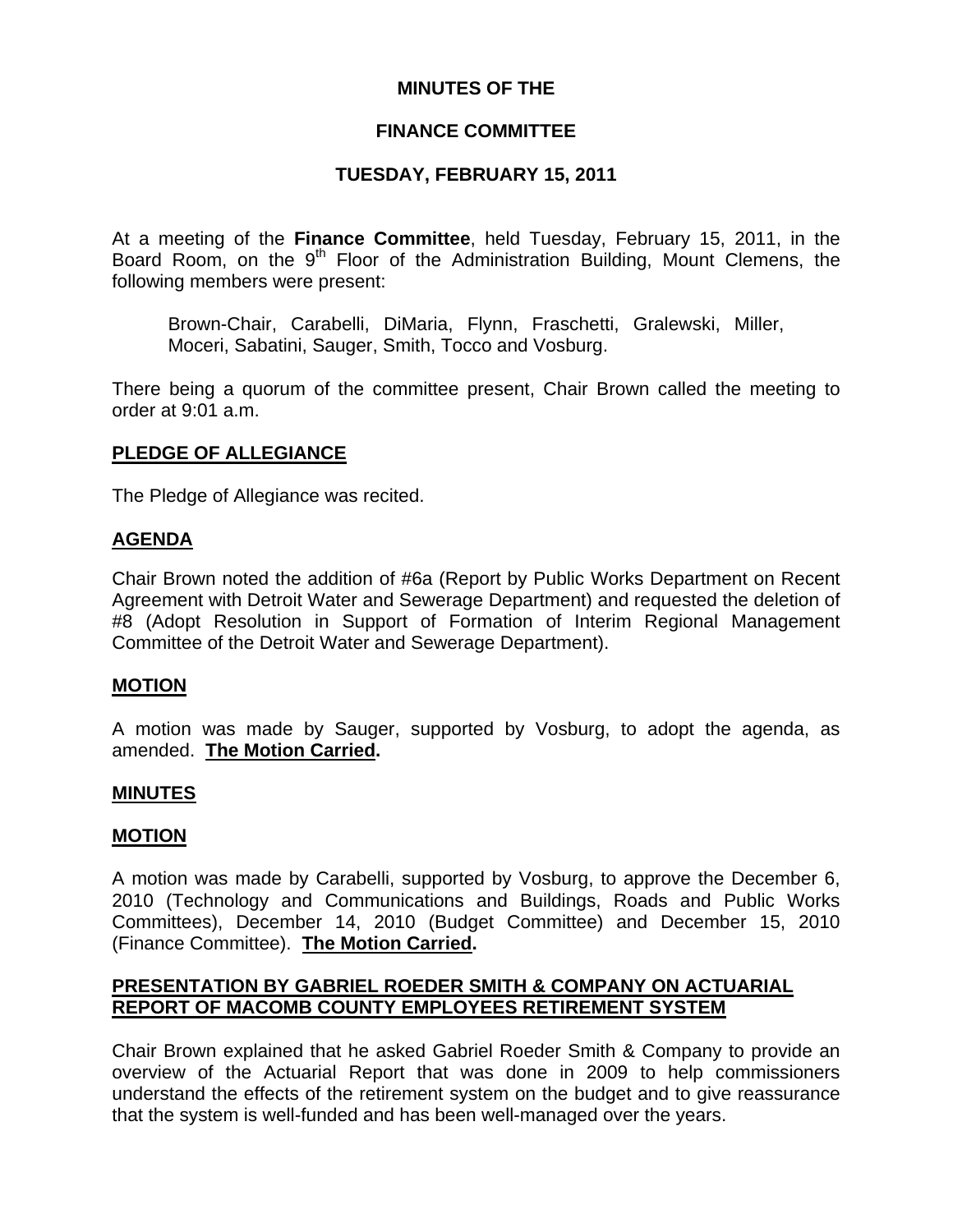Cathy Nagy provided background on the retirement system and overviewed the Actuarial Report.

The following commissioners spoke: Flynn, Miller, Vosburg and Brown.

Commissioner Vosburg requested that a future agenda include a report on the number of employees who have purchased previous service time.

#### **MOTION**

A motion was made by Carabelli, supported by DiMaria, to receive and file the presentation by Gabriel Roeder Smith & Company on the December 31, 2009 Actuarial Report of the Macomb County Employees Retirement System. **The Motion Carried.** 

### **REPORT BY PUBLIC WORKS DEPARTMENT ON RECENT AGREEMENT WITH DETROIT WATER AND SEWERAGE DEPARTMENT**

Chair Brown indicated that Bill Misterovich from the Public Works Department is expected to attend, but may run late due to a prior meeting. He moved to the next agenda item.

#### **REPORT BY EQUALIZATION DEPARTMENT**

Committee was in receipt of a report that included the valuation history in Macomb County from 1988-2020 and anticipated change in property values, a status of the Michigan Tax Tribunal Appeals and the possible impact of Senate Bill 34.

The following commissioner spoke: Vosburg.

#### **MOTION**

A motion was made by Fraschetti, supported by DiMaria, to receive and file the report provided by the Equalization Department. **The Motion Carried.** 

### **APPROVE ORDINANCE TO ESTABLISH COMPENSATION OF COUNTY EXECUTIVE PURSUANT TO SECTION 11.7 OF HOME RULE CHARTER**

#### **COMMITTEE RECOMMENDATION – MOTION**

A MOTION WAS MADE BY CARABELLI, SUPPORTED BY FRASCHETTI, TO RECOMMEND THAT THE BOARD OF COMMISSIONERS APPROVE AN ORDINANCE ESTABLISHING THE COMPENSATION OF THE COUNTY EXECUTIVE AT \$139,772.80, PURSUANT TO SECTION 11.7 OF THE HOME RULE CHARTER OF MACOMB COUNTY, MICHIGAN; FURTHER, A COPY OF THIS BOARD OF COMMISSIONERS' ACTION IS DIRECTED TO BE DELIVERED FORTHWITH TO THE OFFICE OF THE COUNTY EXECUTIVE.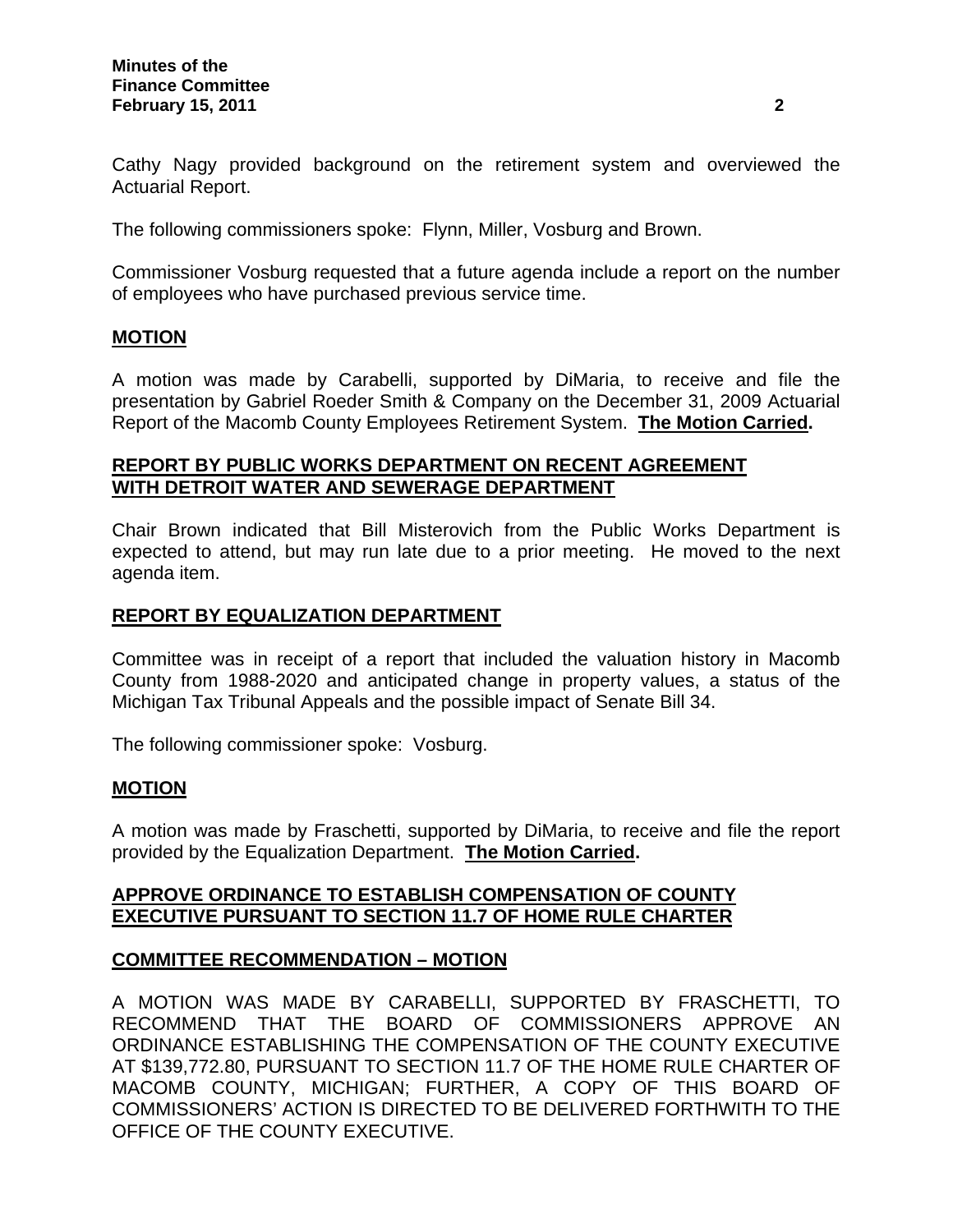The following commissioners spoke: Miller, Carabelli, Fraschetti, Vosburg and Sauger.

Chair Brown called for a vote on the motion and **THE MOTION CARRIED.** 

# **FOURTH QUARTER DEPOSITORY RESOLUTION REPORT**

## **MOTION**

A motion was made by Fraschetti, supported by DiMaria, to receive and file the Fourth Quarter 2010 Depository Resolution Report submitted by the Treasurer's Office. **The Motion Carried.**

## **ADOPT 2011 DEPOSITORY RESOLUTION**

### **COMMITTEE RECOMMENDATION – MOTION**

A MOTION WAS MADE BY DiMARIA, SUPPORTED BY FRASCHETTI, TO RECOMMEND THAT THE BOARD OF COMMISSIONERS ADOPT A 2011 DEPOSITORY RESOLUTION. **THE MOTION CARRIED.** 

### **ADOPT RESOLUTION PROCLAIMING APRIL 24-30, 2011 AS ADMINISTRATIVE PROFESSIONALS WEEK IN MACOMB COUNTY (OFFERED BY BOARD CHAIR)**

# **COMMITTEE RECOMMENDATION – MOTION**

A MOTION WAS MADE BY DiMARIA, SUPPORTED BY FRASCHETTI, TO RECOMMEND THAT THE BOARD OF COMMISSIONERS ADOPT A RESOLUTION PROCLAIMING APRIL 24-30, 2011 AS ADMINISTRATIVE PROFESSIONALS WEEK IN MACOMB COUNTY. **THE MOTION CARRIED.** 

## **REPORT BY PUBLIC WORKS DEPARTMENT ON RECENT AGREEMENT WITH DETROIT WATER AND SEWERAGE DEPARTMENT**

Chair Brown spoke about the recent agreement with the Detroit Water and Sewerage Department. He indicated that he removed the proposed resolution from the agenda to give the new management team an opportunity to move forward.

The following commissioners spoke: Carabelli, DiMaria and Miller.

### **MOTION**

A motion was made by DiMaria, supported by Carabelli, to receive and file the report on the recent agreement with the Detroit Water and Sewerage Department. **The Motion Carried.**